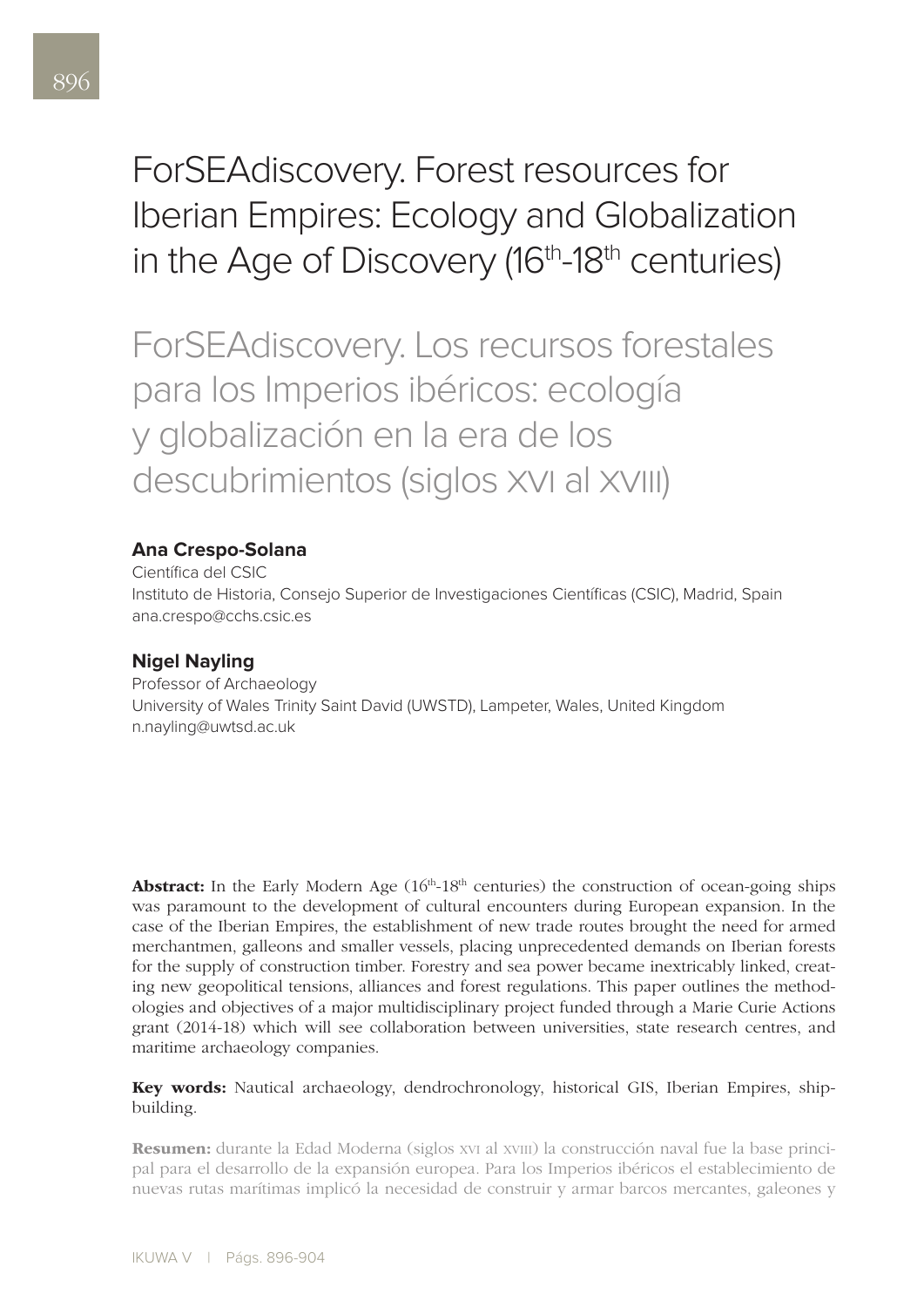pequeños navíos imponiendo una demanda sin precedentes sobre los recursos forestales en la península ibérica con el objeto de surtir de madera a las necesidades navales. Bosques y poder naval se convirtieron así en dos caras cuestiones relacionadas que crearon nuevas tensiones geopolíticas, alianzas y regulaciones sobre los recursos forestales. Este artículo describe metodologías y objetivos del más importante proyecto multidisciplinar financiado por el Programa Marie Curie Actions (2014-1018) que cuenta con una amplia colaboración entre universidades, centros de investigación y empresas de arqueología marítima.

Palabras clave: Arqueología náutica, dendrocronología, SIG histórico, Imperios ibéricos, construcción naval.

# The ForSEAdiscovery Project, a historiographical framework

Historical studies have been looking into so-called «Environmental History» only for the last few decades. It can be said that social sciences has created a paradigm about the relation between human societies and nature throughout the centuries in which social, economic and political cooperation and competition have been employed for the exploitation of natural resources. However, one of the most relevant aspects of the first global age has not attracted the attention of the environmental social scientist, the evolution of maritime empires and its impacts in shipbuilding and forest resources. The primary assumption is that the history of deforestation in Europe is linked to economic development and military expansion (Williams, 2006). However, few authors make reference to the relationship between deforestation, how timber resources were used and traded, the monopoly held by contemporary financial lobbies, and shipbuilding. John Richards mentions an activity that could well be related to timber (Richards, 2006: 36).

*«*A prevailing sense of scarcity and doubt about sustaining local resources that leads organized groups to push commercial and political activities into new frontiers*».*

Richards sets out in this work to correct what he sees as a prevailing notion in environmental history that such organized human activities in the early modern era resulted in:

*«*an unrelieved tragedy of remorseless ecological degradation and accelerating damage*.»*

Wood was the first and most important natural resource for building and arming navies for the expansion and conquest of new territories, as well as for subsequent merchant operations. In this respect, the use and exploitation of forest resources over the modern period is comparable to the use of oil since the Industrial Revolution in terms of its strategic importance. This paradigm is especially important in the naval history of Spain and Portugal during the Early Modern Ages (Urteaga, 1987).

It is this historiographical framework which delineates the ForSEAdiscovery project, a Marie Curie Initial Training Network (ITN) funded by the European Commission with a consortium of fourteen participating institutions from eight different countries. This interdisciplinary project utilises history, underwater archaeology and dendrochronology to examine shipbuilding industries and timber use in the Early Modern Iberian Empires  $(16<sup>th</sup>$  to  $18<sup>th</sup>$  centuries)<sup>1</sup>. It is set in the Atlantic history during the first global age and has a dual objective: to collect bibliographic and documentary information as well as other literature on naval construction

**<sup>1</sup>** ForSEAdiscovery (Marie Curie Programme, FP7-People, 2013, ITN, Multipartner). This project has received funding from the European Union's Seventh Framework Programme for research, technological development and demonstration under grant agreement n.º PITN-GA-2013-607545.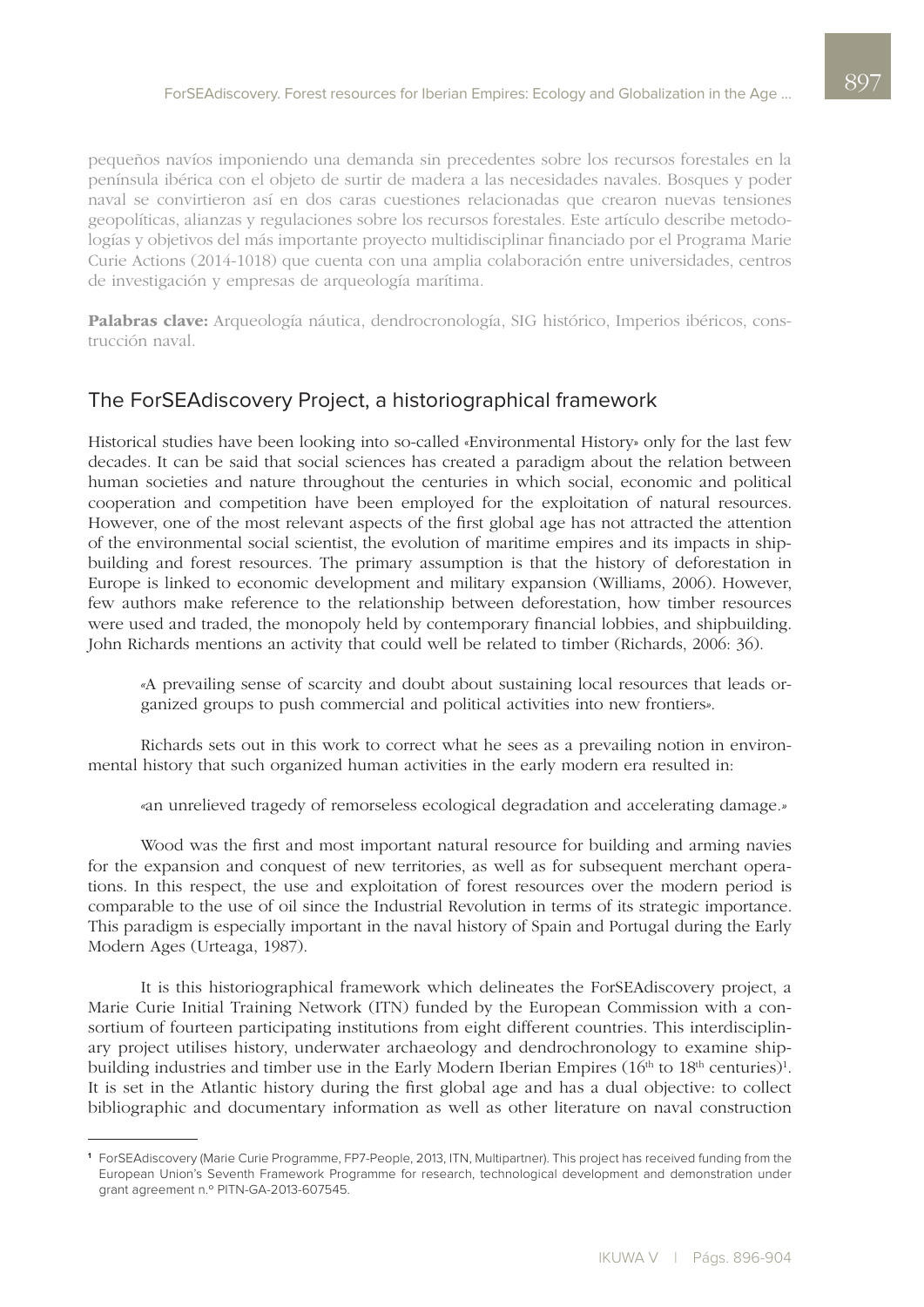and the use of timber within the political, administrative and economic framework in which the trade, distribution and utilization of forest resources was conducted in the Iberian empires; and to complement this with analysis of the archaeological evidence collected from Iberian shipwrecks, timber and other artefacts. Dendroarchaeology, complemented by a range of analytical techniques, will be applied to samples from selected shipwrecks that are thought to have been built in Iberia. Dendrochronology has the potential to determine the year in which the trees used for ship timber production were cut, and also to determine the geographical origins of these parent trees (Nayling, 2009). This adds value to historical knowledge of these shipwrecks and to validate the information from historical sources. It will be important to know how timber trade networks were organized to deliver forest resources to shipbuilding locations. Given the wealth of information available in historical databases on how wood was transported from Northern and Eastern Europe to the Iberian Peninsula between the sixteenth to eighteenth centuries, it would be reasonable to suppose that we should identify at least a proportion of the timber found in shipwrecks as being of non-Iberian origin (through dendro-provenancing).

The interplay between innovation and technological change in shipbuilding from the end of the medieval period through the Early Modern Era and scarcity of raw materials (in particular timber, whether this scarcity was perceived or real) has been the subject of both historical and archaeological discourse (Adams, 2013; Albion, 1926; Bamford, 1956; Wing, 2015). There is no doubt that the sixteenth century saw significant technological changes in shipbuilding on the Atlantic Iberian coast. To what extent the challenges of timber supply played a part in encouraging innovation remains less clear. Equally, the question of whether the shipbuilding demands for timber resulted in sustainable change of forestry practices in the Iberian Peninsula or deforestation and increasing dependence on timber imports cannot be readily resolved. It has been argued that by the eighteenth century conservation policies and resource organization, at least in the Spanish case, had developed sustainable levels of forest exploitation (Martinez González, 2013). We should not be surprised however to find both national and regional variation in woodland management, forestry practice, modes of resource control and delivery in support of shipbuilding industries for state navies and more localised private enterprise. Such complexity is best investigated through a multi-disciplinary approach drawing on the complementary approaches of history, archaeology and wood science.

Therefore, this research project is divided into three research work packages: historical wood supply and dynamic trade networks (history, GIS); nautical archaeology and shipbuilding (history and archaeology); and wood provenance (dendrochronology, wood anatomy, and wood chemistry). ForSEAdiscovery is an example of a cooperative effort to be made by the members of the Consortium headed by the Consejo Superior de Investigaciones Científicas (CSIC) in Madrid (Spain), seven laboratories from prestigious academic institutions (Universidade Nova de Lisboa; Universidad de Santiago de Compostela, University Wales Trinity Saint David, Universiteit Wageningen, Universiteit Leiden, Rijksuniversiteit Groningen and University of Lorraine) and one private company (Maritime Archaeology Ltd.) in five European countries (Spain, Portugal, France, United Kingdom and The Netherlands). This network of full participants is supported by another five associated partners: two key academic institutions (Nicolas Copernicus University in Poland and Texas A & M University in USA). Three small-sized companies also form part of the Consortium: Archeonauta S.L., specialised in the archaeological survey of shipwrecks, DendroDK, a sole-trader company specialised in dendroprovenancing of shipwrecks; and Dixit International, specialised in documentaries and audio-visual research<sup>2</sup>.

**<sup>2</sup>** See web page of the Project: http://forseadiscovery.eu/.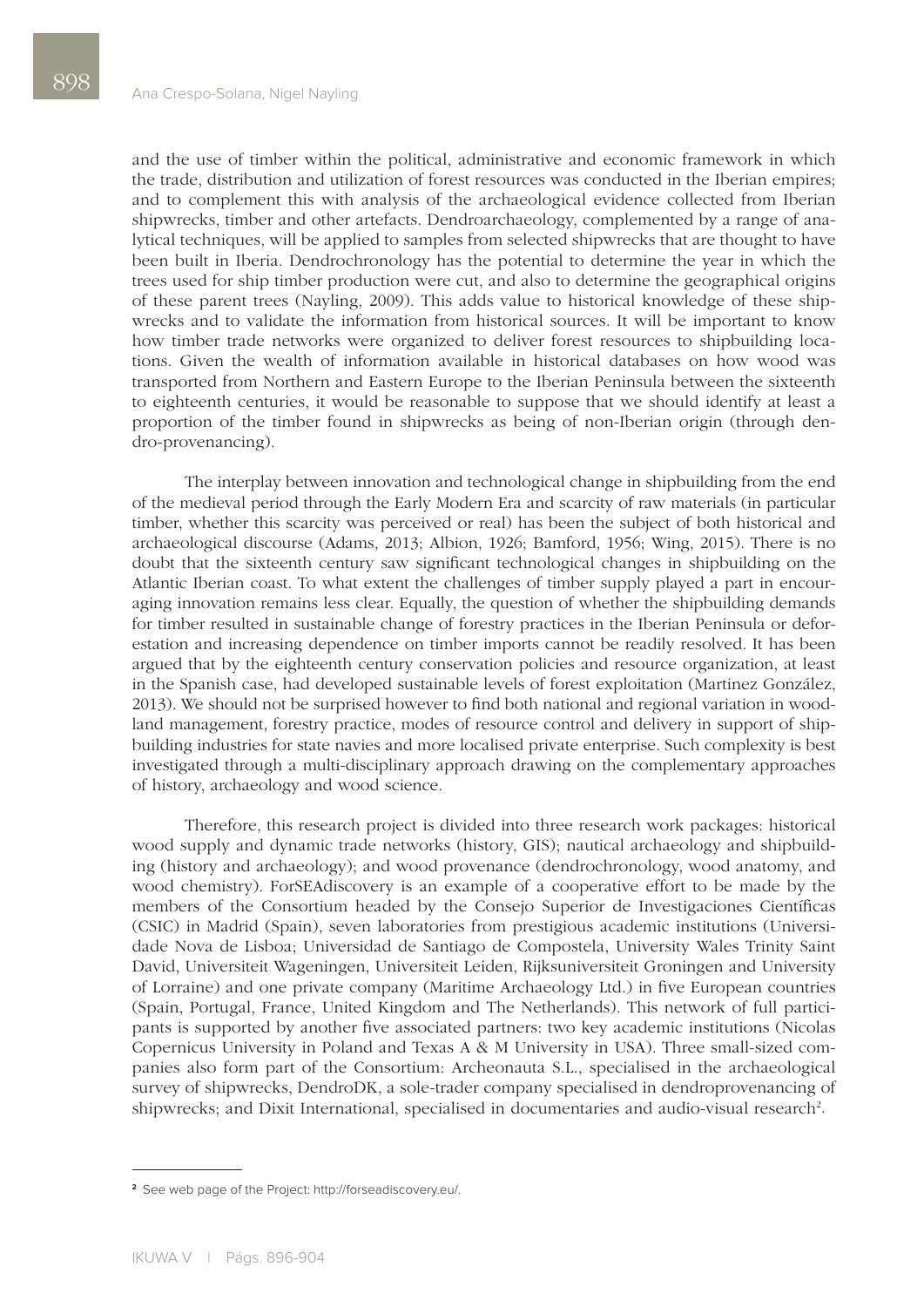The Consortium is supervising and developing fifteen individual subprojects with specific research objectives:

- 1. To create an inventory based on archival information of the sources of oak and pine used for shipbuilding in the Iberian Peninsula.
- 2. To collate historical and archaeological information regarding construction features of specific Iberian ships.
- 3. To investigate how the supply of timber and its dynamic trade network were organized
- 4. To synthesize results and to develop a Historical GIS based model combining information from the different disciplines involved in the project.

The research team aims to provide answers to a range of pertinent questions. Did Iberian forestry resources suffice to cover the high demand for shipbuilding during the centuries of European expansion? What was the nature and extent of trade that supplied timber from Northern Europe, mainly from the Baltic and Scandinavian areas? How did trade networks organise themselves around this timber trade? Was there a relation at all amongst the various monopolies of these networks? How was the exploitation of domestic timber resources arranged? How were these administered and employed by the lobbies that operated around the governments of these empires? This project tries to relate the history of naval construction and the progress of Atlantic maritime trade with deforestation and the value of timber resources, and to find out if all this had an impact on shipbuilding between the  $16<sup>th</sup>$  to the  $18<sup>th</sup>$  centuries.

#### Merchant networks and high speculation over wartime control of timber resources

In the Early Modern Era,  $16<sup>th</sup>-18<sup>th</sup>$  centuries, shipbuilding fuelled the building of the empires. Building techniques evolved to make ships capable of oceanic explorations. Also, in a very short period of time, the design and the way merchant ships and warships were rigged evolved, and naval organisation itself underwent major changes. This investigation cannot be conducted without a truly interdisciplinary approach. Portugal and Spain pioneered the design and building of ocean-going ships, and these advances made possible the transition from Mediterranean-style vessels to a totally new approach to shipbuilding. The Iberian empires became a unique model in terms of political, cultural, economic and social interaction in the Atlantic first, and then at a global scale. The Iberian expansion was a dynamic spatial model evolving into self-sustaining locational structures. This spatial structure affected the logistics developed by other powers as they settled on the borders with a view to furthering their own expansions (Crespo, 2014: 71-91). For a few years Spain and Portugal became the Iberian Union from 1580 to 1640. During that time a combination of cooperation and competition took place. Both commerce and naval technology were part of a mutually beneficial exchange between both nations.

It was a time of great expansion for Hispano-Portuguese networks when new trade routes were explored and opened, and also for the development of an «integrated seagoing artillery» to be built into newly designed prototypes of heavily armed vessels, galleons and other smaller ships. This state-of-the-art technology at the time affected not only the way these maritime societies developed but also the way natural resources were managed. These new processes took place in port cities which somehow became the cradle of new financial and commercial activities from the 16<sup>th</sup> century. Docks and other facilities for rigging and repairing ships were integrated in the maritime cities, many of which became institutionally-appointed shipyards.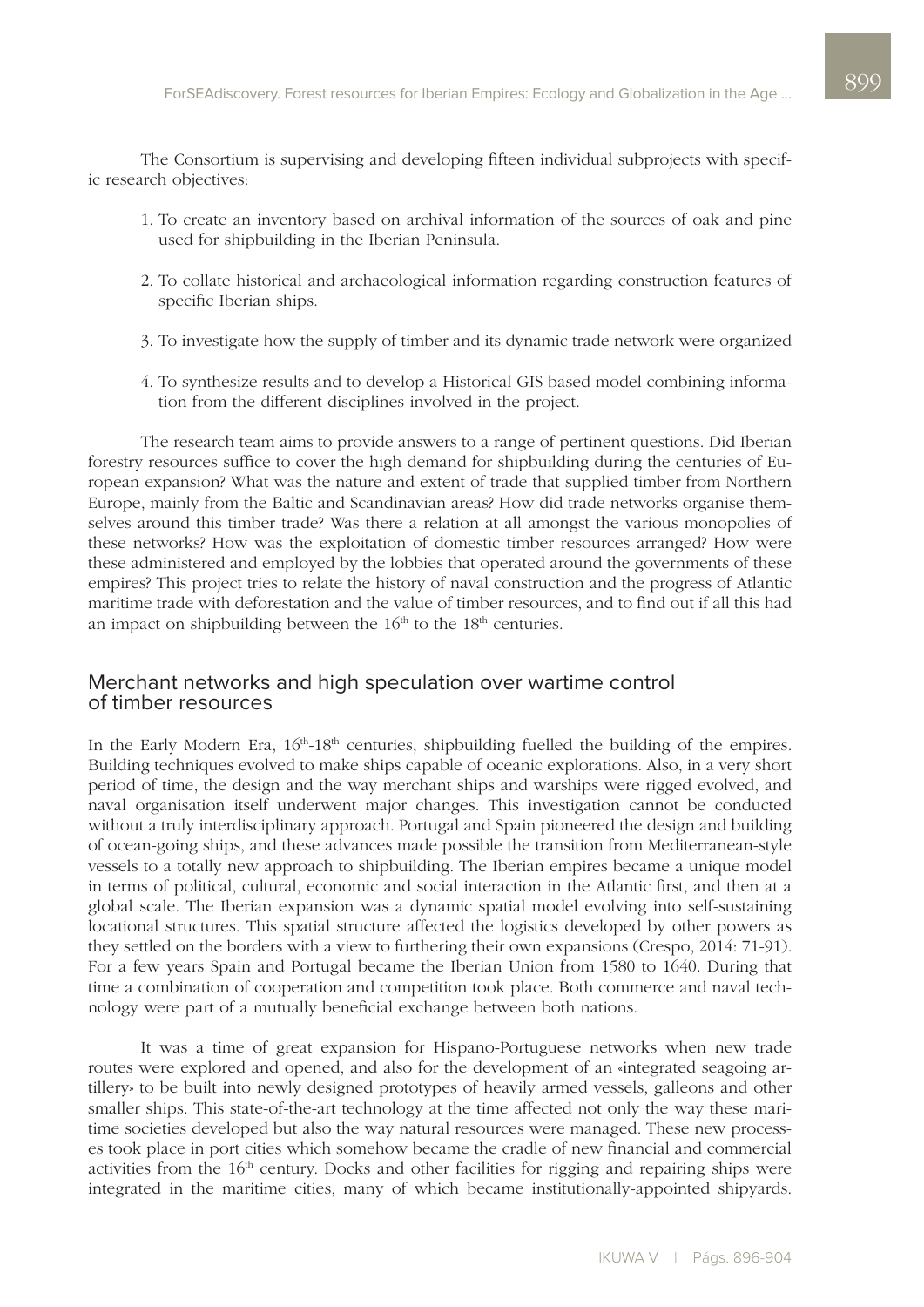Forestry resources were regarded as the prime raw material for building navies and the foundations for the expansion of the empires. Forestry issues and maritime strength became two inextricably linked questions which led to geopolitical alliances and animosities that were reflected in the treaties signed at the time, in laws, forestry-related regulations, and in the emergence of new attitudes toward forestry management. In the 18<sup>th</sup> century Spain we saw an increase in forestry-related policies and in the interest shown by the State in safeguarding forests, as proven by the existing documentation (Martínez González, 2013). Also, at least hypothetically, a rise in the import of timber from Northern Europe was seen. The utilisation of wood from the Baltic and other distant areas was an ongoing practice in the whole of the Early Modern Era, and trading networks from Flanders and the Netherlands brought it to Spain and Portugal. Despite much research conducted into these commercial networks, the true nature of the relationship between this timber trade and the naval ventures of these two empires has not yet been elucidated. Another related question is the timber trade and the networks responsible for cutting down the trees and transporting them to the nodal points or ports for export. The new technological, economic and social scenes led to an all-time high in the demand for timber suitable for naval construction from the Iberian forests and form other areas. Oak (*Quercus spp.* ) and pine (*Pinus spp.* ) were the most sought-after types of wood, and traders were put under much pressure to keep up supply and develop new networks to ensure continuity.

#### Nautical Archaeology and Shipbuilding

A key source material in any study of timber usage in Iberian shipbuilding is hull remains that have been subjected to archaeological investigation. The project aims to expand and update existing databases on Iberian shipwreck sites with surviving hull remains. Many suspected Iberian shipwrecks do nots include surviving timbers as a result of site formation processes. In other cases, sites known as a result of treasure hunting or looting where the focus was on recovery of artefacts without appropriate study of any surviving structures, and little or nothing is known about ship timbers. Nonetheless, numerous sites have been subjected to systematic archaeological investigation and less frequently detailed study of the scantling, morphology, mode and method of conversion, wood species and tree ring structure of timbers forming the ship's structure and fittings.

A number of *in situ* shipwreck sites will be selected for recording of hull structure, including details of exposed timber elements, and the recovery of samples for a range of analytical studies. A key focus for this aspect of the project will be suspected Iberian ships located off the Galician coast which have been under investigation by network partners for some years. Possible sites include the suspected 16<sup>th</sup> century galleon in Ribadeo, vessels associated with the AD 1596 Armada in Finisterre, then the 18th century frigate *La Santa María Magdalena* in Viveiro. As part of developing an effective diving team of young researchers capable of operating in a wide range of environments (including differing diving regulations for archaeological purposes), suspected Iberian sites lying off the coast of the United Kingdom will also be considered. A prime candidate is the protected Yarmouth Roads wreck which was subjected to selective excavation, provisional recording of surviving hull and the recovery of a substantial ceramic assemblage in the 1980s (Watson/Gale, 1990).

A further source of ship timber assemblages suitable for recording and analysis, with a focus on determining the nature of wood selection and usage, are collections held in storage or on display in museums and exhibitions. Examples range from the conserved Western Ledge material held in store in Bermuda (Bojakowski, 2011), the conserved and displayed Urbieta ship (Rieth, 2006), and the substantial collection of ship timbers held in Lisbon from underwater and urban excavations undertaken over decades. A demonstration project completed on the Arade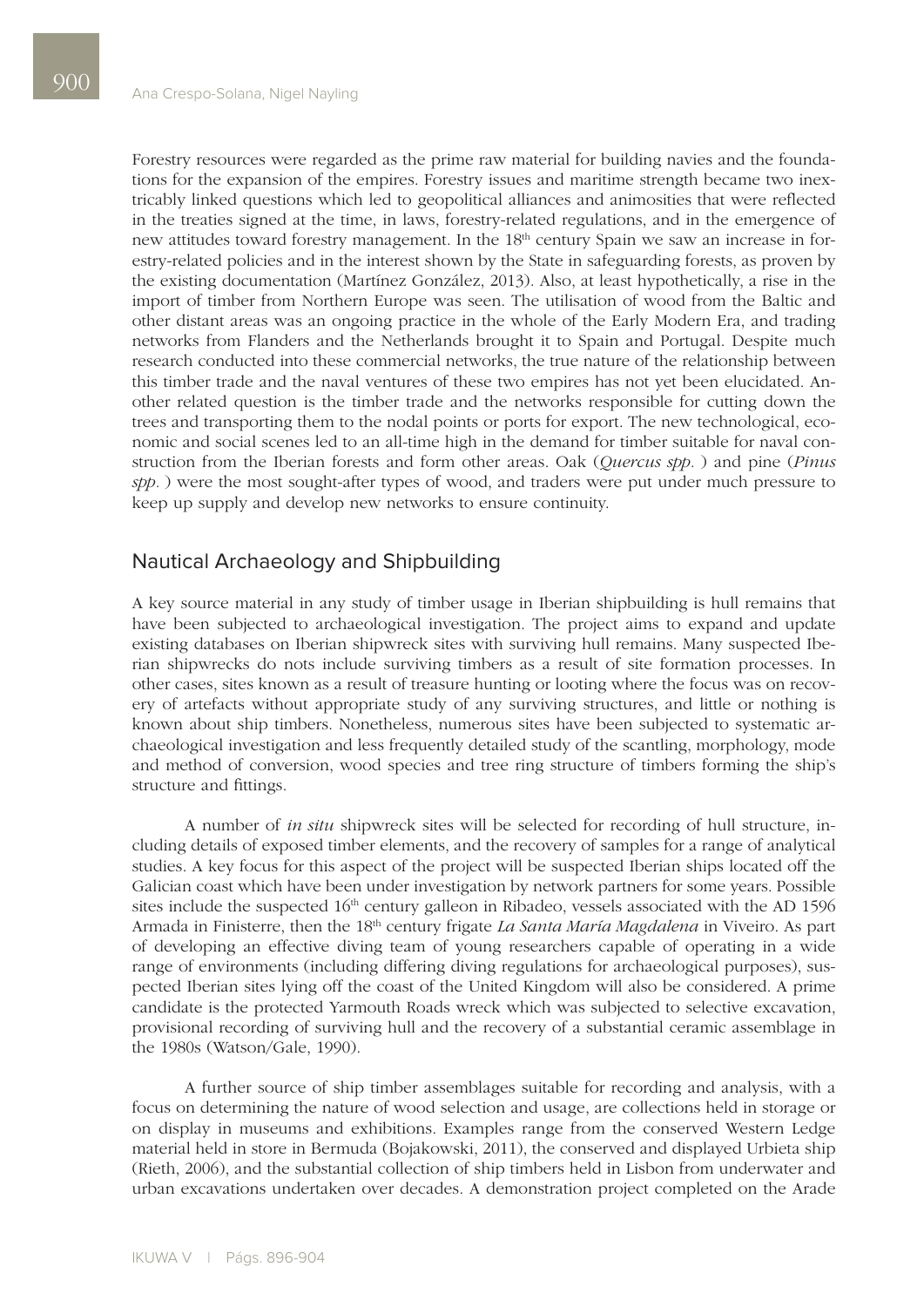1 ship from this collection in Lisbon showed that the timbers came from mature oak trees felled in western France (Domínguez-Delmás *et alii*, 2013). This does not resolve whether the ship itself was French built or constructed in Iberia from imported timber. It is to be hoped that, where underwater archaeologists outside of the network are undertaking investigation of suspected Iberian shipwrecks, during the life cycle of the ForSEAdiscovery project, that we can collaborate to maximise the potential of such sites and recover selected samples for appropriate analysis.

Prime objectives of the project include the development of protocols for best practice in the recording, sampling and analysis of timbers from Iberian ships, whether *in situ* or following excavation and recovery. In recent years there has been widespread uptake of digital methods of recording including digital photogrammetry of *in situ* structures, and 3D contact digitising and laser scanning of collected timbers. The Newport mediaeval ship, arguably the first Iberian ship to have been dated by dendrochronology, provides a useful case study on the potential of the development of approaches to achieve the full potential of Iberian ship structures (Nayling/ Jones, 2014). In this instance, following *in situ* recording of this clinker-built 15th-century ship, found in Wales, United Kingdom, the hull was dismantled and recovered for detailed recording. Three-dimensional contact digitising of individual timbers included recording of timber grain, knots and other morphological features of the wood were complemented by collection of data on annual ring counts and average ring widths. How such 3D records of characteristics of the parent trees used in timber production can best be utilised to produce digital 3D reconstructions of the parent trees will form one aspect of the ForSEAdiscovery project. Substantial numbers of samples were taken from those timbers with the best potential for dendrochronological dating (mostly radially split oak hull planks, and hewn oak framing timbers). Mean ring-width series derived from the hull planks were eventually cross-matched against tree ring series derived from historic buildings located in the hinterland of the northern Spanish (Basque) coast. The results not only confirmed and refined the 15<sup>th</sup> century construction date for the ship, but also by inference suggested a northern Iberian origin for the ship (Nayling/Susperregi, 2014).

# Wood Provenance

The establishment of a dense network of tree-ring chronologies covering much of Europe has enabled dendrochronology to become the primary method of determining both the date of construction of excavated ships, and also the geographical origins of the timber used in their construction (Daly, 2007). This methodology has also provided direct evidence for timber trade such as the importation of Baltic timber for use in ship construction (Wazny, 2005). In contrast, the development of such chronologies in the Iberian Peninsula is less well developed, and the use of dendrochronology to characterise archaeological and historical material such as shipwrecks and buildings has been sporadic. Combining recent reviews of the present status of tree-ring chronologies in the Iberian Peninsula (Domínguez-Delmás *et alii*, 2015), with historical documentary evidence for the geographical sources of timber used in Iberian shipbuilding, the project aims to create or improve tree-ring chronologies in selected regions to encourage application of dendro-archaeological approaches in nautical archaeology. The construction of multi-century oak and pine tree-ring chronologies derived from living trees and historical buildings in regions known to have supplied timber to shipyards will provide a much needed reference dataset for Iberian Peninsula*.* It should be appreciated however that the development of such long chronologies in Europe has taken decades of research effort on the part of numerous dendrochronology laboratories. Hence, the strategy is to be very targeted in development of new ring-width chronologies in Iberia and to complement this approach with a range of additional analytical techniques.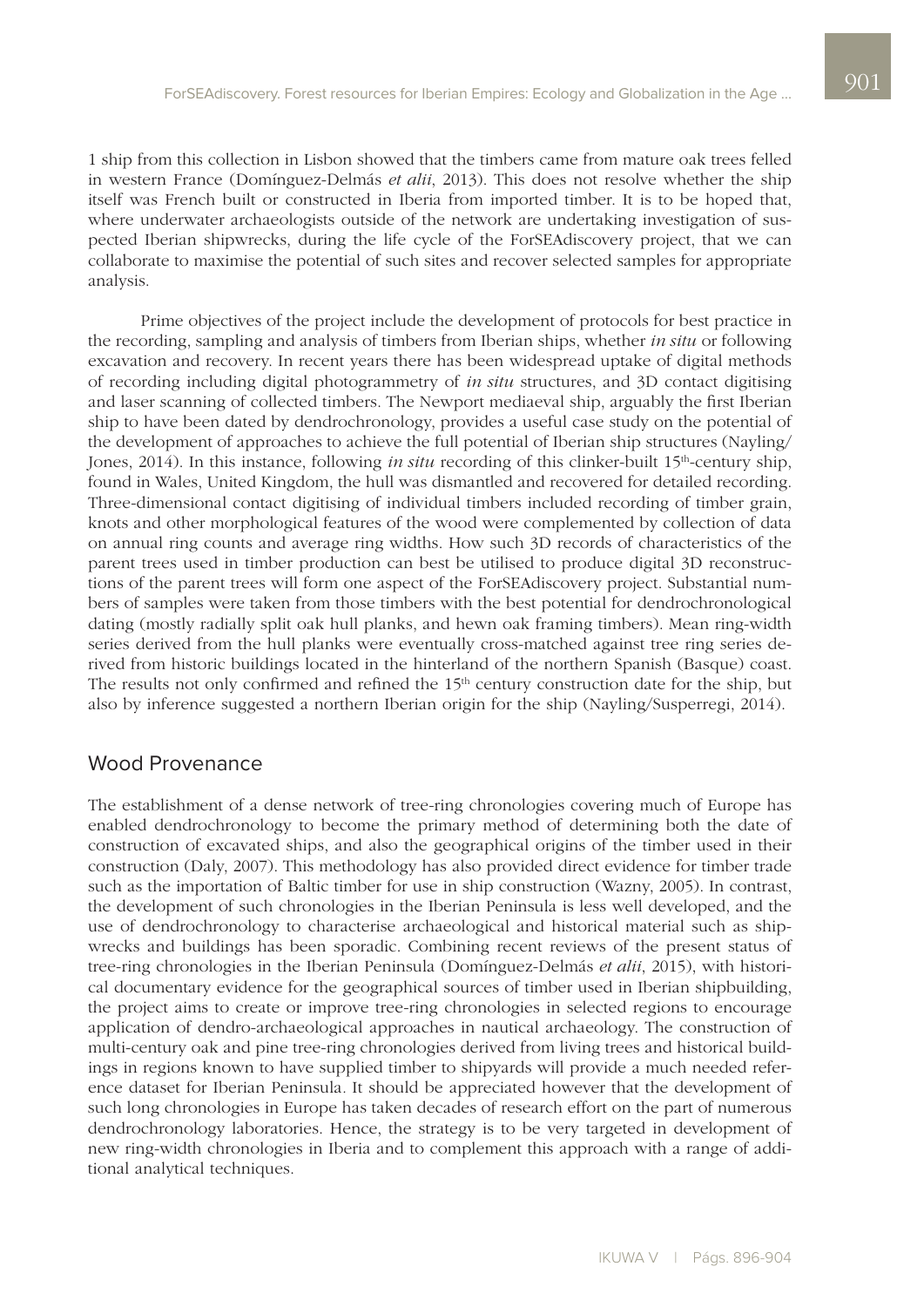A significant challenge in characterising the nature of archaeologically recovered ship timbers are the limitations of microscopic wood anatomy in the discrimination of the range of deciduous oak and pine species often used in Iberian shipbuilding in the Early Modern Era. Mechanisms for attempting discrimination of pine or oak species with known Iberian distributions (e.g. *Quercus faginea, Q. pyrenaica*) from those with more widespread distributions (e.g. *Quercus petrea/robur*) on anatomical grounds will be explored. Similarly, the potential of variation in geochemical composition of archaeologically recovered wood, as a reflection of variations in the physical environment (local soils, lithological materials, rainfall water) where the wood was formed will be examined through a range of analytical techniques (e.g. Pyrolysis-GC/ MS, FTIR-ATR, Strontium isotopes). The application of such techniques has proved effective in determining the origin of timber including ship timber in other regions where dendrochronology is still in the development phase (English *et alii,* 2001; Rich, 2013).

## **Conclusions**

This brief paper has summarised the main aims and objectives of this multi-disciplinary research project and considered the main lines of enquiry which are envisaged over a four year period. From an archaeological perspective, how might we judge the success of this project? In line with the intentions of the Marie Curie Actions programme, the development of a cohort of early stage researchers with core specialist skills complemented by an ability to excel within an interdisciplinary research environment will be seen as a priority. A highly desirable impact on the practise of underwater and nautical archaeology in Iberia would be a change in the perceived value of wood studies. In his masterful publication of the Pepper Wreck, Castro in describing the hull of this early-seventeenth century Portuguese Indiaman, noted that beyond selective species identification «Since there is no dendrochronological series for Portugal, no further analysis was conducted on the wood from this vessel» (Castro, 2005). By the end of this decade, if those working on Iberian shipwrecks are routinely undertaking scientific analysis of the timbers forming the hull assemblages being studied, the ForSEAdiscovery project could be seen to have played its part in a significant development in the practice of nautical archaeology.

#### References

- Adams, J. (2013): *A Maritime Archaeology of Ships: Innovation and Social Change in Late Medieval and Early Modern Europe*. Oxford, Oxbow Books.
- Albion, R. G. (1926): *Forests and Sea Power: The Timber Problem of the Royal Navy, 1652-1862*. Cambridge, Harvard University Press.
- Bamford, P. W. (1956): *Forests and French Sea Power, 1660-1789*. Toronto, University of Toronto Press.
- BOJAKOWSKI, P. (2011): «The Western Ledge Reef Wreck: continuing research on the late 16<sup>th</sup>-/early 17th-century Iberian shipwreck from Bermuda». In *Post-Medieval Archaeology*, vol. 45, n.º 1, pp. 18-40.
- Castro, F. (2005): *The Pepper Wreck: a Portuguese Indiaman at the mouth of the Tagus river*. College Station, Texas A&M University Press.
	- (2008): «A Group for the Study of Iberian Seafaring». In *Edge of Empire. Proceedings of the Symposium «Edge of Empire» held at the 2006 annual Meeting of the Society for Historical*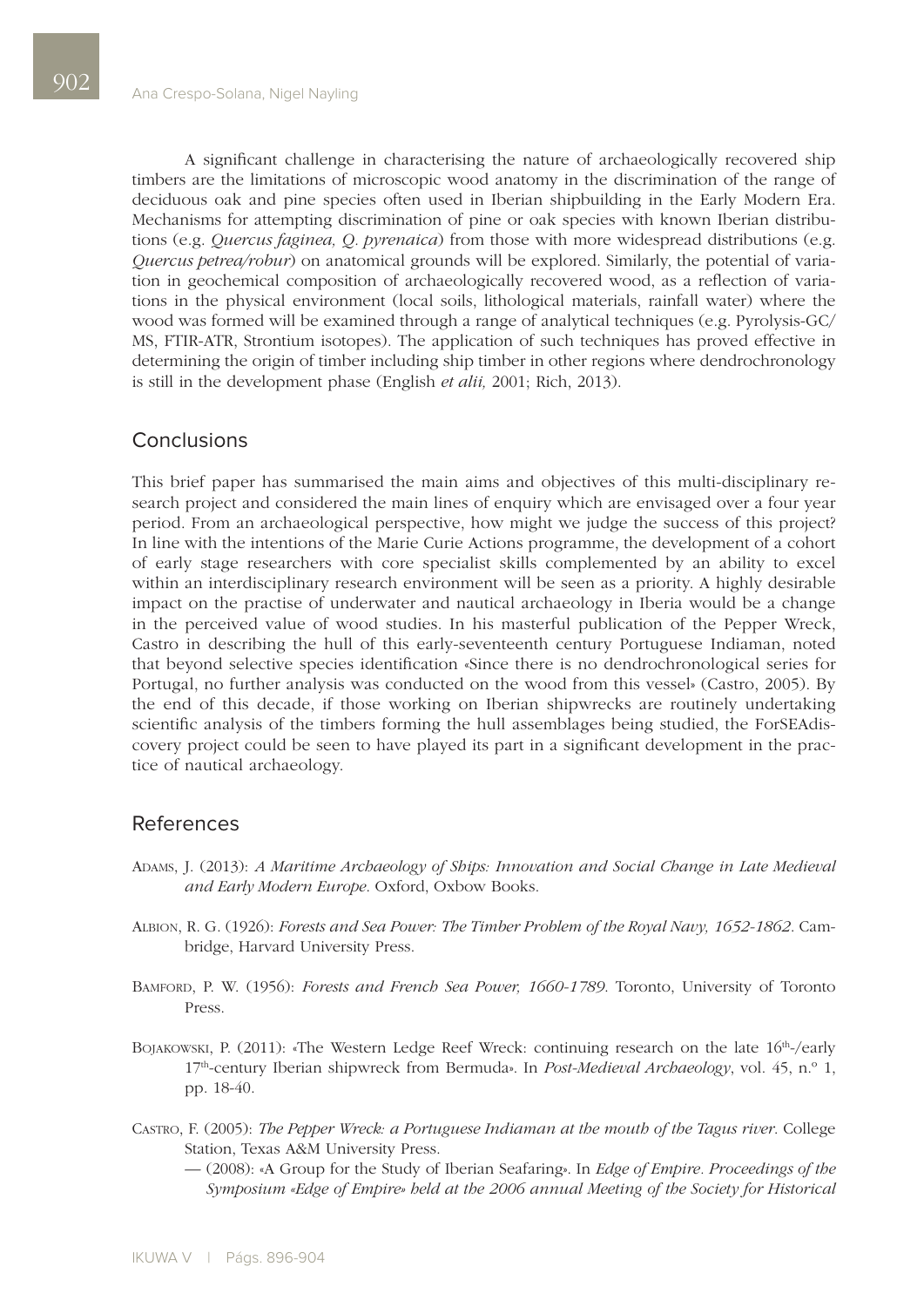*Archaeology, Sacramento Ca*. Edited by de Castro, F. V., and Custer, K. Casal de Cambra, Caleidoscópio, pp. 7-22.

- Crespo Solana, A. (2014): «The formation of a social Hispanic Atlantic space and the integration of merchant communities following the Treaties of Utrecht». In *Culture & History. Digital Journal*, vol. 3, n.º 1, pp. 71-91.
- Daly, A. (2007): *Timber, Trade and Tree-rings. A Dendrochronological Analysis of Structural Timber in Northern Europe, c. AD 1000 to c. AD 1650*. University of Southern Denmark, PhD Dissertation.
- Domínguez-Delmás, M. *et alii* (2015): «Tree-rings, forest history and cultural heritage: current state and future prospects of dendroarchaeology in the Iberian Peninsula». In *Journal of Archaeological Science*, n.º 57, pp. 180-196.
	- (2013): «Dendrochronological Dating and Provenancing of Timbers from the Arade 1 Shipwreck, Portugal». In *International Journal of Nautical Archaeology*, 42, n.º 1, pp. 118- 136.
- English, N. *et alii* (2001): «Strontium isotopes reveal distant sources of architectural timber in Chaco Canyon, New Mexico». In *Proceedings of the National Academy of Sciences of the United States of America,* vol. 98, n.º 21, pp. 11891-11896.
- Martínez González, A. J. (2013): «Bosques y política naval atlántica: las reformas normativas e institucionales de José Patiño (1717-1736)». In *Revista Hispanoamericana. Revista Digital de la Real Academia Hispanoamericana de Ciencias, Artes y Letras*, n.º 3. (Availabe at: http://revista. raha.es/).
- Nayling, N. (2009): «The Application of Dendrochronology to Underwater Archaeology». In *International Symposium on Underwater Archaeology*, Taiwan, 2008. Edited by Tsang, C. Taiwan, pp. 64-73.
- Nayling, N., and Jones, T. (2014): «The Newport Medieval Ship, Wales, United Kingdom». In *International Journal of Nautical Archaeology*, vol. 43, n.º 2, pp. 239-278.
- Nayling, N., and Suspérregi, J. (2014): «Iberian Dendrochronology and the Newport Medieval Ship». In *The International Journal of Nautical Archaeology*, vol. 43, n.º 2, pp. 279-291.
- Rich, S. (2013): *Ship Timber as Symbol? Dendro-provenancing & Contextualizing Ancient Cedar Ship Remains in the Eastern Mediterranean*. University of Leuven, PhD Dissertation.
- Richards, J. F. (2006): *The Unending Frontier. An Environmental History of the Early Modern World*. Los Angeles, University of California Press.
- Rieth, E. (2006): «L'épave d'Urbieta (Gernika): une embarcation à clin du milieu du xve siècle. Étude préliminaire». In *Itsas Memoria.Revista de Estudios Marítimos del País Vasco*, n.º 5, pp. 603-616.
- Urteaga, L. (1987): *La Tierra esquilmada. Ideas sobre la conservación de la naturaleza en la cultura española del siglo xviii*. Barcelona, Madrid, Ediciones del Serval S.A. y CSIC.
- WATSON, K. and GALE, A. (1990): «Site evaluation for marine sites and monuments records: the Yarmouth Roads Wreck investigations». In *The International Journal of Nautical Archaeology*, vol. 19, n.º 3, pp. 183-192.